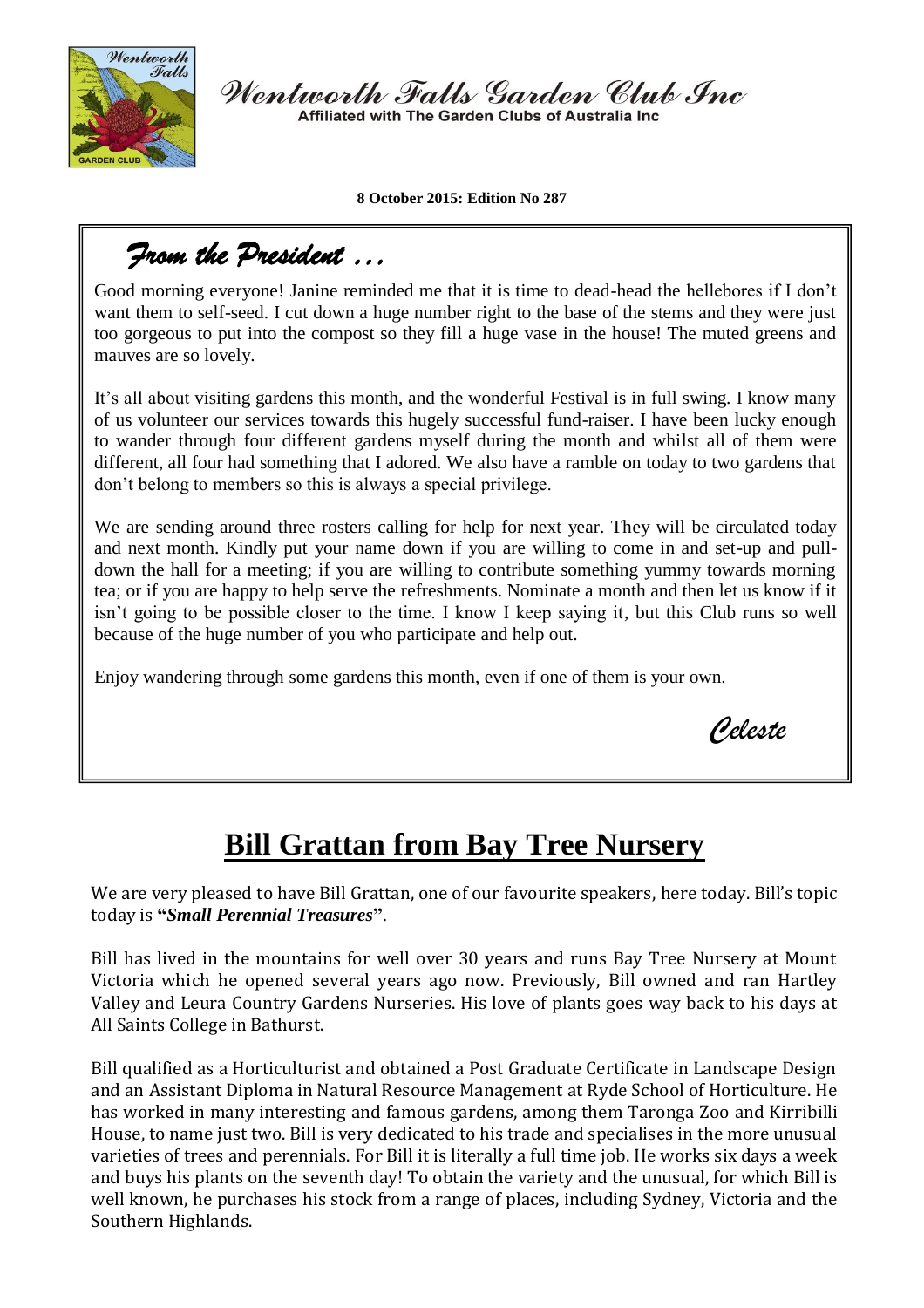



# October Gardening Tips

October is the time to plant, fertilise, mulch and water well. The weather is mild enough to work comfortably in the garden for longer periods of time. Work done now will pay noticeable dividends later. Jobs from last month continue. Priority should be given to pulling out grasses and weeds around the base of plants. These grasses and weeds rob plants of water and nutrients that would have otherwise been available to grow and flourish.

- $\triangleright$  Plant perennial petunias for long-lasting garden colour.
- $\triangleright$  Yellowing of older gardenia leaves is a sign of short-term magnesium deficiency. Water with a weak solution of Epsom Salts.
- $\triangleright$  Spread snail bait amongst vulnerable plants, especially during damp weather.
- $\triangleright$  Lift bulbs after foliage has died down.
- $\triangleright$  As spring-flowering annuals finish, clean up beds, fertilise, and build up soil for summer plantings.
- $\triangleright$  Divide and repot cymbidium orchids into good quality orchid mix.
- $\triangleright$  Feed potted plants with organic plant food. Top up potted plants with additional fresh potting mix if the original mix has slumped.
- $\triangleright$  Apply soil wetter around established plants and shrubs.
- $\triangleright$  Seeds to sow: phlox, ageratum, dahlia, impatiens, capsicums, cucumbers, tomatoes.
- $\triangleright$  Shrubs that have finished flowering should be fertilised and lightly shaped. Watch out for and treat pests such as aphids, mites, and fungus such as petal blight.
- $\triangleright$  Tidy up geraniums, pelargoniums, fuchsias and hibiscus by trimming back. Use secateurs or hedge shears to remove around a third of the old woody growth to encourage fresh new growth and lots of summer flowers.
- $\triangleright$  Follow pruning with an application of manure, blood and bone and potash to encourage plenty of new growth and prolific flowering. Lay organic mulch around the base of garden plants to keep from drying out.
- $\triangleright$  It's not too late to tidy up ornamental grasses, which flower profusely or turn bronze in winter, such as purple pennisetum, miscanthus and carex. These can be pruned back any time from early winter to early spring. The simplest method here is to bunch the grass into a 'pony tail' using some stretchy tape pulled in tightly around the base and then lop the tops off almost to ground level, using shears, a sharp knife or even a chain saw. The grass responds well with new shoots arising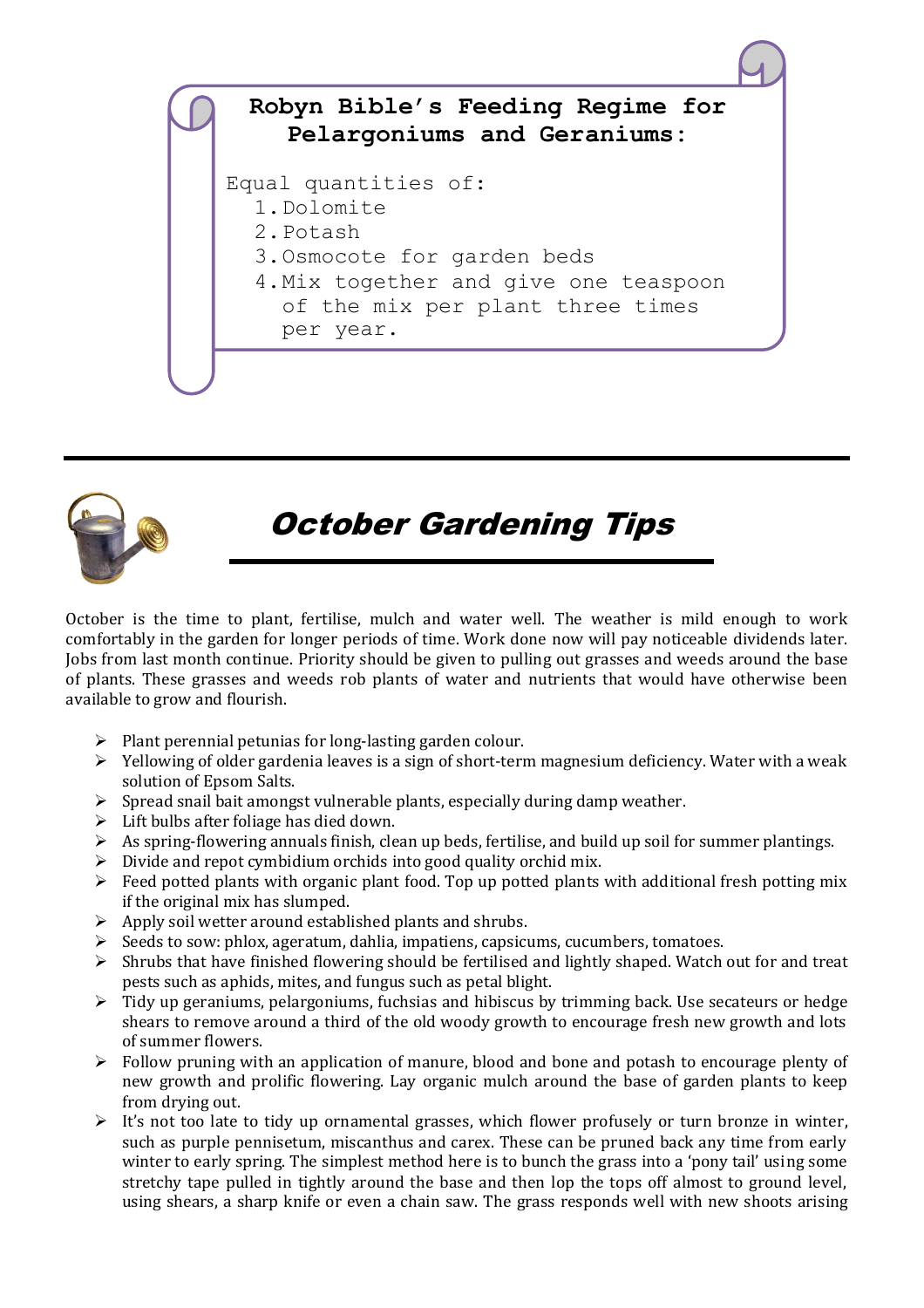from the base of the plant. The tops can be shredded with the lawn mower and added to the compost, or spread on the ground as hay mulch.

 $\triangleright$  The lawn has started growing and will require more frequent mowing. Mow to keep down annual weeds and to stop them from seeding. Mow at a higher setting. Closer cuts will scalp and leave shaven spots which will become vulnerable to drying out and to weeds. Weed and feed if your lawn is of suitable type.

#### **Growing Tips for Tomatoes**

- Choose a spot that has not grown tomatoes for at least five years. Do not plant tomatoes into soil too rich in nitrogen from the addition of blood and bone or animal manures otherwise the tomato plants will produce masses of leaves at the expense of flowers and fruit. When the tomatoes eventually appear it is late in the season and they can remain green for many weeks.
- Nitrogen is the nutrient most responsible for growing lush, vibrant leaves and stems. Nitrogen encourages leaf growth, which is why fertilisers with a higher ratio of nitrogen (the first of the three numbers listed on the packaging of fertilisers) are an optimum choice for lawns and grasses. Too much nitrogen keeps the plants contented without the pressure to reproduce.
- Water in the plant well after planting and distribute a thin layer of mulch (2-3cm deep) around the plants. Use lucerne hay, sugar cane mulch, pea straw or some other coarse organic matter.
- Once the plant grows and lots of thick lush foliage appears, remove some of the thick foliage. Start with the lower leaves to reveal a main stem, but keep the top growth to provide sun protection for future fruit. It will provide good airflow and help to prevent disease as well as urging the plant to reproduce.
- Tomatoes are heavy feeders. A month after planting, start regular feeding. Use a soluble fertiliser formulated for flowers and fruit and apply it at the rate stated on the pack. Start feeding once every three weeks. Sea kelp is a suitable potassium-rich fertiliser. You can also help blossoms stay around when they do appear by spraying them directly with a diluted mixture of Epsom Salts and water – about 1 teaspoon to 1 quart of water. As the weather gets hotter and you water more often, increase feeding to once a fortnight.
- Tomatoes need a steady supply of water over summer, so don't let plants go thirsty for a few days. This will affect or even harm the quality of fruit. Keep up a steady water supply at all times.
- Caterpillars will eat holes in leaves and green fruit, and fruit fly will lay eggs into ripening fruit. White flies and aphids suck sap from foliage and transmit plant diseases. Both caterpillars and fruit fly can be controlled using organic methods which do not leave chemical residues on crops. For caterpillars, buy either Dipel or Yates Success. For fruit fly, use Yates Natures Way Fruit Fly Killer or Eco-Naturalure. For aphids and whitefly: low toxicity pyrethrum sprays will do.
- There's a huge choice available in tomatoes, so read the label carefully and be guided by the staff at the garden centres. In general, though, there are two main types of tomato plants: **Tall-growing varieties:** these reach 2m or more and require the support of one or more stakes.

**Bush types:** these reach waist or knee height and do not need the support of a stake. In the bush class there are also dwarf forms.